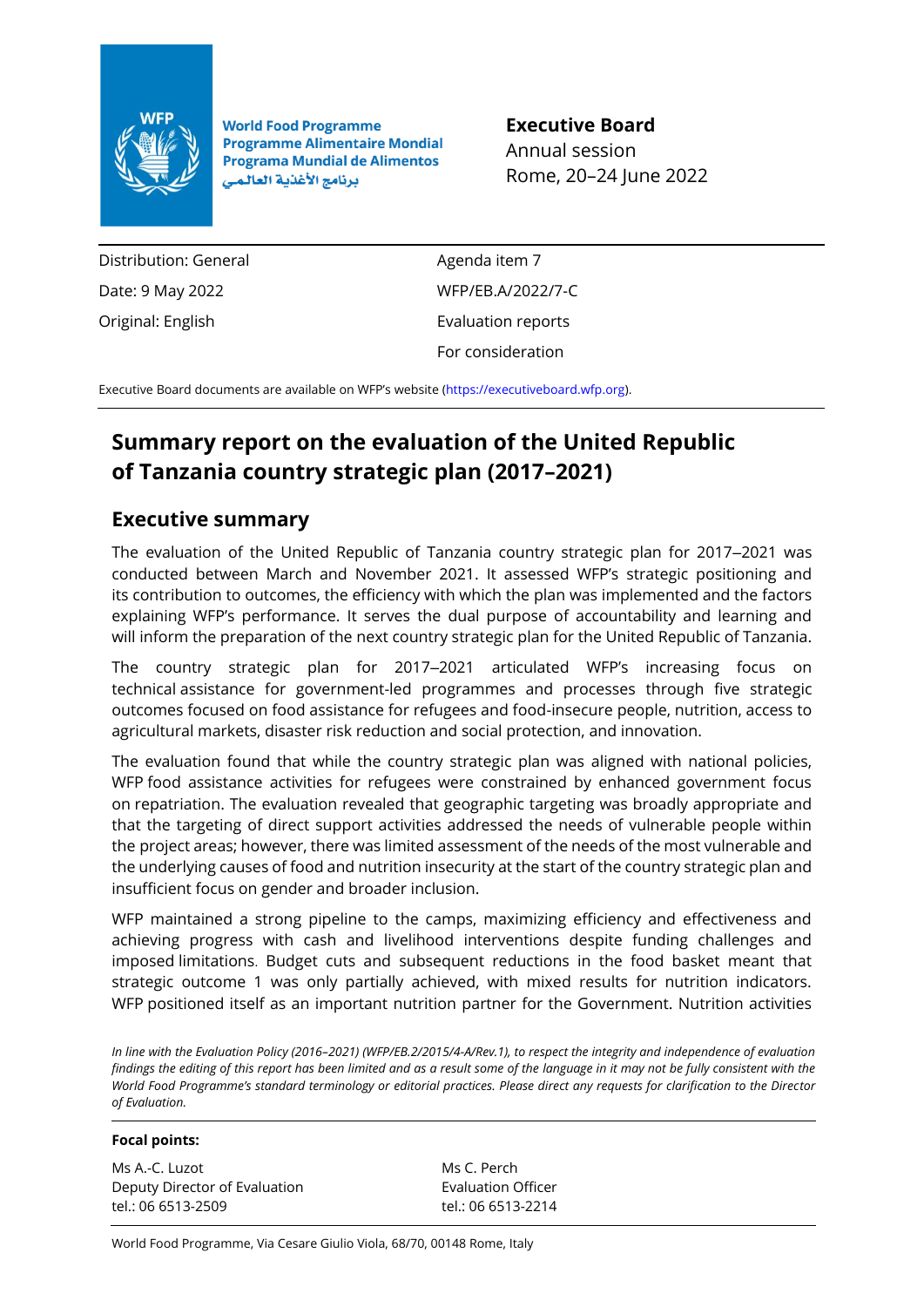led to positive outcomes such as increased diversity of crops grown and livestock reared, but the indicators were not adequately analysed. Access-to-market activities were successful in decreasing post-harvest losses. Support for supply chain management was a key success area. There were positive results in terms of supporting the Tanzania Social Action Fund but limited progress with disaster risk reduction. There were positive individual results with technology-specific innovations but they were not adequately linked to the rest of the WFP portfolio.

In general, cost efficiency improved over the life of the country strategic plan. A challenging funding environment limited the ability to finance the plan at the intended level. Staff turnover and limited investment in certain technical staff profiles affected implementation. Rigorous examination of available monitoring data was not consistent across activities, suggesting that it was not actively used for adaptive management.

Partnerships have proven instrumental across the country strategic plan, and WFP is widely considered an approachable partner with proficiency in a wide range of sectors and issues.

The evaluation generated four recommendations. Two strategic recommendations identify ways for WFP to make the most effective contribution, through a more focused strategy organized around demonstrated results, with a focus on food assistance for refugees, nutrition and agriculture. Two operational recommendations cover monitoring and learning and assessment of readiness.

## **Draft decision\***

The Board takes note of the summary report on the evaluation of the United Republic of Tanzania country strategic plan (2017–2021) (WFP/EB.A/2022/7-C) and management response (WFP/EB.A/2022/7-C/Add.1) and encourages further action on the recommendations set out in the report, taking into account the considerations raised by the Board during its discussion.

<sup>\*</sup> This is a draft decision. For the final decision adopted by the Board, please refer to the decisions and recommendations document issued at the end of the session.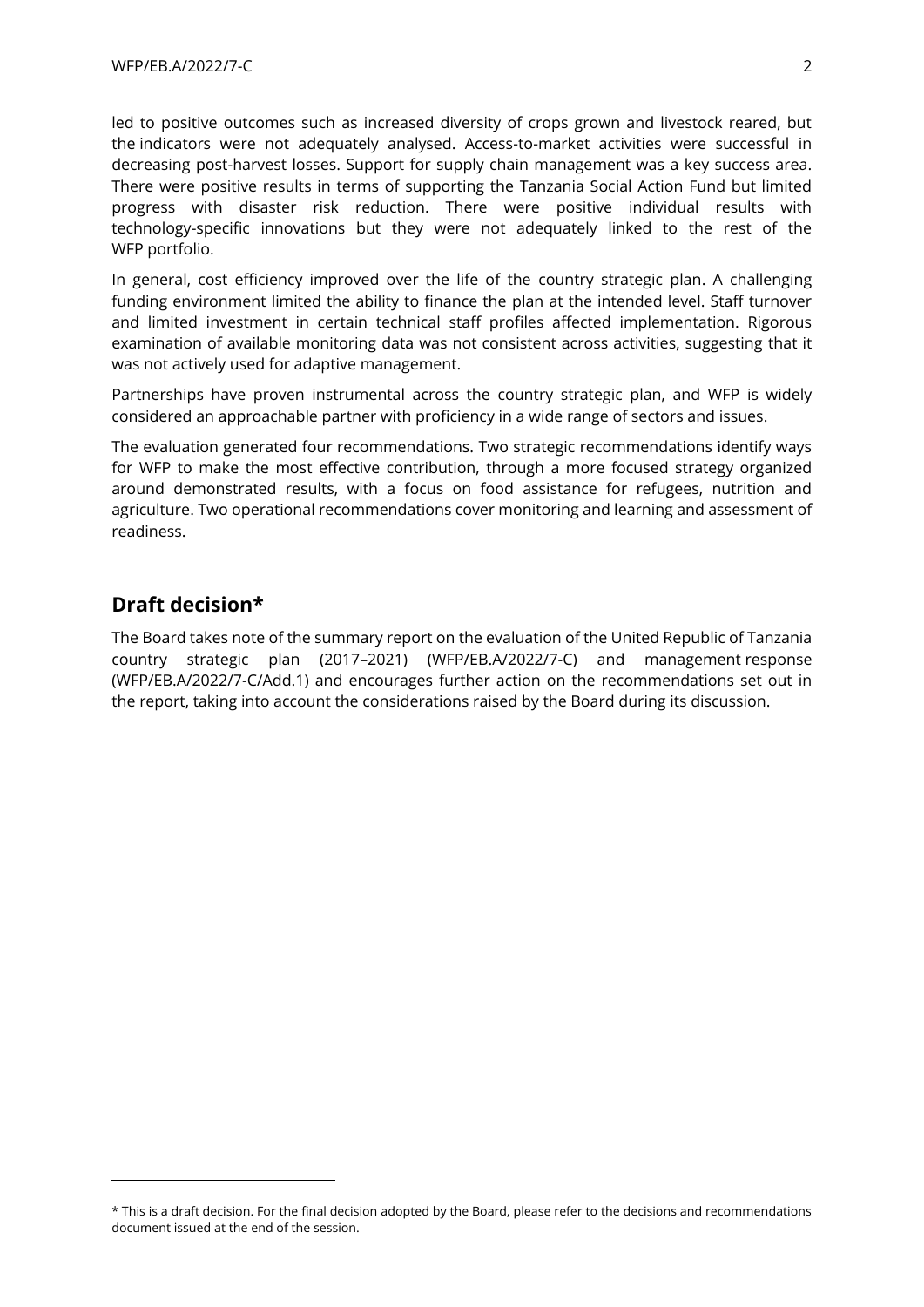## **Introduction**

## **Evaluation features**

- 1. Country strategic plan (CSP) evaluations are the primary instrument for accountability and learning in accordance with the expectations of the WFP Executive Board and WFP management. They provide evidence of WFP's strategic positioning and results to inform the design of the next generation of CSPs and potentially contribute to the design of United Nations sustainable development cooperation frameworks.
- 2. The evaluation of the United Republic of Tanzania CSP for 2017–2021 was conducted between March and November 2021.<sup>1</sup> It covered WFP activities from 2015 to mid-2021. It assessed the nature and success of the CSP design process, the extent to which the CSP introduced strategic shifts and the implications of such shifts for performance and results. The primary users of the evaluation are the WFP country office and its internal and external stakeholders, including beneficiaries.
- 3. The evaluation adopted a mixed-methods approach using a variety of primary and secondary sources, including a desk review, key informant interviews and e-surveys. Findings were triangulated to avoid bias in evaluative judgment. Due to coronavirus disease 2019 (COVID-19) pandemic precautions and protocols, in-country work was not possible and the evaluation was conducted remotely. Findings, conclusions and recommendations were discussed with internal stakeholders during an online workshop in November 2021.

## **Context**

- 4. The United Republic of Tanzania is a resource-rich, lower-middle-income country<sup>2</sup> with a population of 63.3 million<sup>3</sup> that is predominantly rural (65 percent)<sup>4</sup> and young, with children under 14 representing 43.4 percent of the population.
- 5. Food security is a major economic and social problem; with a Global Hunger Index score of 25 (2020), hunger in the country is classified as "serious".<sup>5</sup> The country is vulnerable to climate risks; droughts are frequent and have devastating impacts on the economy, agricultural output and food security.
- 6. The real gross domestic product growth rate fell from 5.8 percent in 2019 to 2 percent in 2020 due to the economic fallout of the COVID-19 pandemic. It was expected to recover to 4.5 percent in 2021, below its long-term potential of about 6 percent.<sup>6</sup>
- 7. The United Republic of Tanzania was host to 225,252 refugees and 27,788 asylum-seekers as of June 2021, the majority from Burundi (69 percent) and the Democratic Republic of the Congo (31 percent).<sup>7</sup> In 2018 the Government withdrew from the comprehensive refugee response framework.

<sup>&</sup>lt;sup>1</sup> In 2021 the CSP was extended one year to ensure alignment with the starting date of the new United Nations sustainable development cooperation framework, which is 1 July 2022.

<sup>2</sup> Serajuddin, Umar and N. Hamadeh. 2020. *[New World Bank country classifications by income level: 2020](https://blogs.worldbank.org/opendata/new-world-bank-country-classifications-income-level-2020-2021)–2021*.

<sup>3</sup> United Nations Population Fund. *[World Population Dashboard: Tanzania, United Republic of](https://www.unfpa.org/data/world-population/TZ)*.

<sup>4</sup> World Bank Data. *[Rural Population \(% of total population\)](https://data.worldbank.org/indicator/SP.RUR.TOTL.ZS?contextual=default&locations=TZ) – Tanzania*.

<sup>5</sup> *[Global Hunger Index 2020: Tanzania](https://www.globalhungerindex.org/pdf/en/2020/Tanzania.pdf)*.

<sup>6</sup> World Bank. *[The World Bank in Tanzania](https://www.worldbank.org/en/country/tanzania/overview#1)*.

<sup>7</sup> Office of the United Nations High Commissioner for Refugees. *[Tanzania Refugee Population Update](https://reporting.unhcr.org/sites/default/files/UNHCR%20Tanzania%20Refugee%20Population%20Dashboard%20-%20June%202021.pdf)* as of 30 June 2021.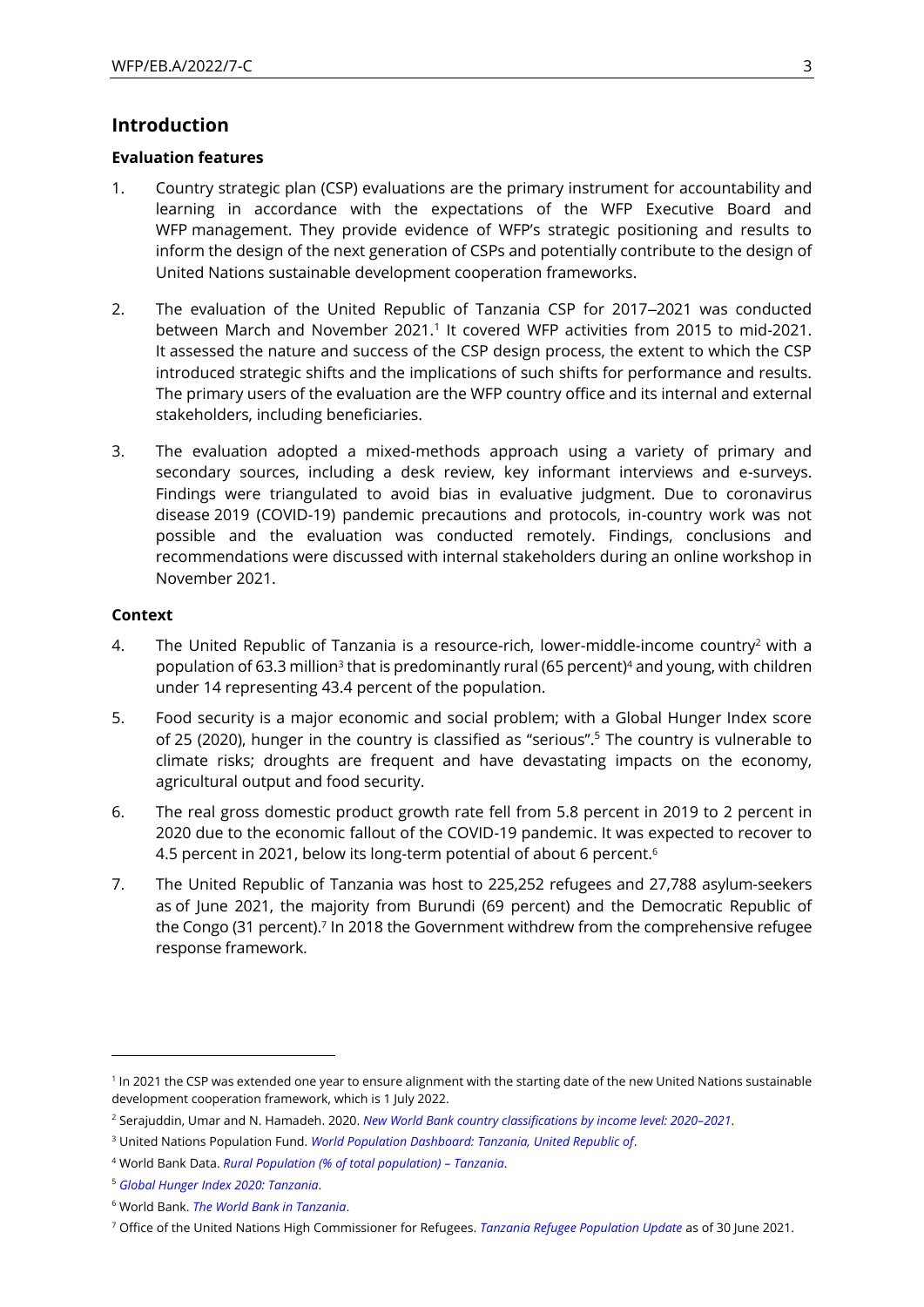| <b>TABLE 1: SOCIOECONOMIC INDICATORS</b> |                                                                                                      |                      |      |  |
|------------------------------------------|------------------------------------------------------------------------------------------------------|----------------------|------|--|
|                                          | <b>Indicator</b>                                                                                     | <b>Value</b>         | Year |  |
|                                          | Population total (millions) (1)                                                                      | 63.3                 | 2022 |  |
|                                          | Share of agriculture in gross domestic product<br>(percentage) (2)                                   | 27                   | 2020 |  |
|                                          | Human Development Index (rank) (3)                                                                   | 163 of 189 countries | 2020 |  |
| $\blacksquare$                           | Poverty headcount ratio at USD 1.90 a day<br>(2011 purchasing power parity) (percentage) (2)         | 49.4                 | 2018 |  |
| $\cdot$ $\bullet$ $\cdot$                | Global Hunger Index (score) (4)                                                                      | 25                   | 2020 |  |
| ıΞ.                                      | Height-for-age (stunting - moderate and severe),<br>prevalence for children under 5 (percentage) (5) | 31.8                 | 2018 |  |
|                                          | Global acute malnutrition, prevalence for children<br>under 5 (percentage) (5)                       | 3.5                  | 2018 |  |
|                                          | Prevalence of HIV, total (percentage of population<br>age 15-49) (6)                                 | 4.7                  | 2020 |  |
|                                          | Gender Development Index (score) (3)                                                                 | 0.948                | 2019 |  |
|                                          | Enrolment of primary school children (percentage) (7)                                                | 81                   | 2020 |  |

*Sources*: (1) United Nations Population Fund, *[World Population Dashboard: Tanzania, United Republic of](https://www.unfpa.org/data/world-population/TZ)*; (2) World Bank Data. 2020; (3) United Nations Development Programme. *[Human Development Report 2020](https://hdr.undp.org/en/2020-report)*; (4) *[Global Hunger Index 2020:](https://www.globalhungerindex.org/pdf/en/2020/Tanzania.pdf)  [Tanzania](https://www.globalhungerindex.org/pdf/en/2020/Tanzania.pdf)*; (5) Government of the United Republic of Tanzania. *[Tanzania National Nutrition Survey](https://www.worldcat.org/title/tanzania-national-nutrition-survey-2018-final-report/oclc/1237122155) 2018: final report*; (6) Joint United Nations Programme on HIV/AIDS. 2020. *[United Republic of Tanzania Factsheet](https://www.unaids.org/en/regionscountries/countries/unitedrepublicoftanzania)*; (7) United Nations Children's Fund. 2020. *[Tanzania: Education](https://www.unicef.org/tanzania/what-we-do/education)*.

## **Country strategic plan**

- 8. WFP has operated in the United Republic of Tanzania since 1963, focusing on emergency, recovery and development operations. Over the last decade, its strategy has shifted from addressing short-term humanitarian needs to increased technical assistance for Government-led programmes and processes.
- 9. The CSP for 2017–2021 was centred around five strategic outcomes and nine activities focusing on food assistance for refugees and food-insecure people, nutrition, access to agricultural markets, climate change, disaster risk reduction and social protection, supply chains and innovation. The CSP was developed with a goal of eventual exit and handover by 2030. Figure 1 illustrates the major changes in the country context, WFP's strategic focus and lines of activity and the United Nations development assistance framework.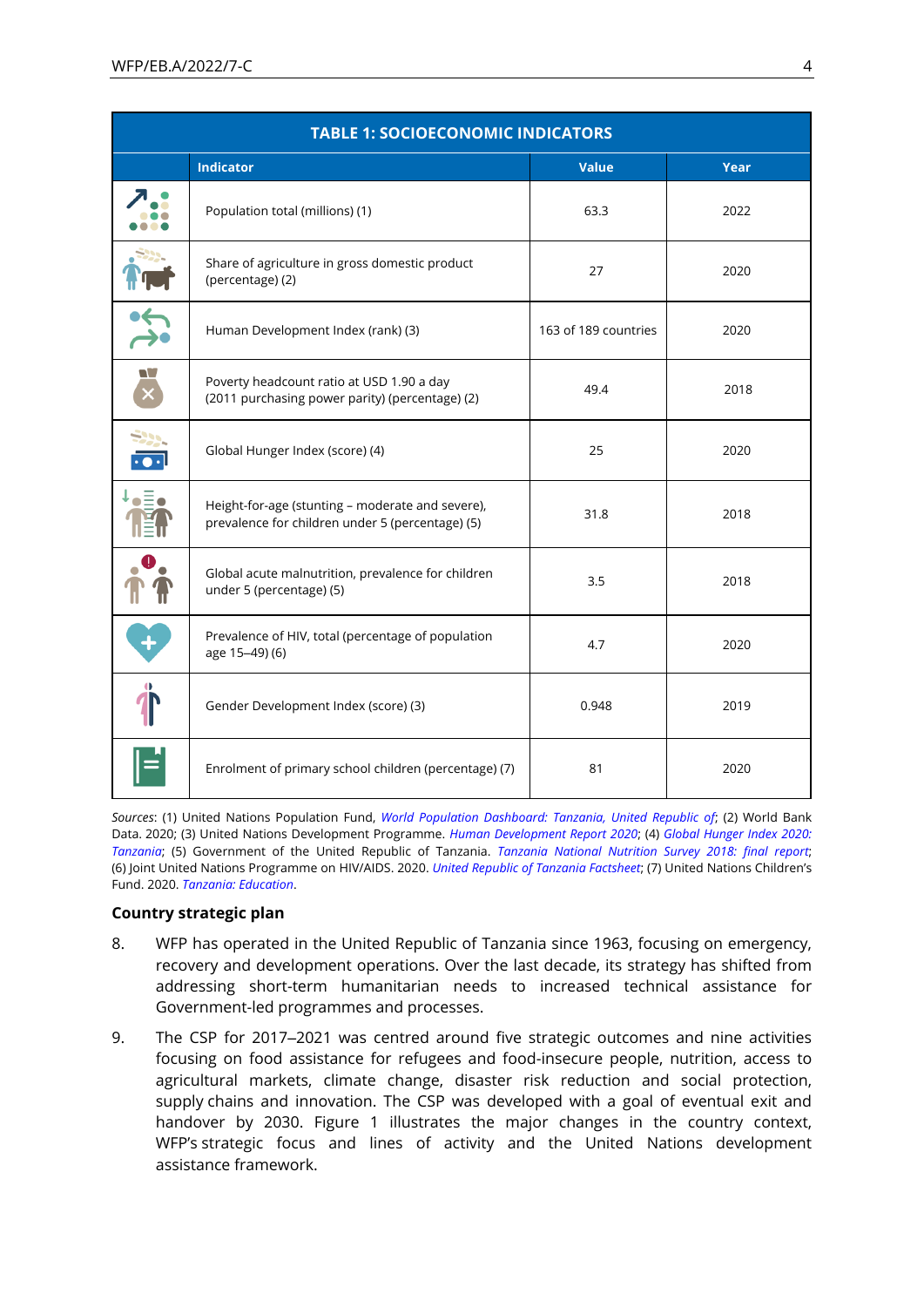

## **Figure 1: Country context and WFP operational overview of the United Republic of Tanzania (2016–2021)**

*Abbreviation: TPPP = Trust fund for the Patient Procurement Platform*. *Source*: Elaborated by the Office of Evaluation based on the evaluation report.

10. The CSP had an original budget of USD 455.67 million (figure 2) and aimed to reach 591,331 beneficiaries (for an overview of annual beneficiaries, see figure 3); however, it was revised six times (as of May 2021), resulting in a decrease of the budget to USD 420.79 million and a decrease in planned beneficiaries to 508,828. The CSP was 48.45 percent funded as of September 2021 (figure 2). The United States of America was the main donor, providing 41 percent of total CSP resources, followed by the United Kingdom of Great Britain and Northern Ireland (11 percent) and the European Commission (11 percent).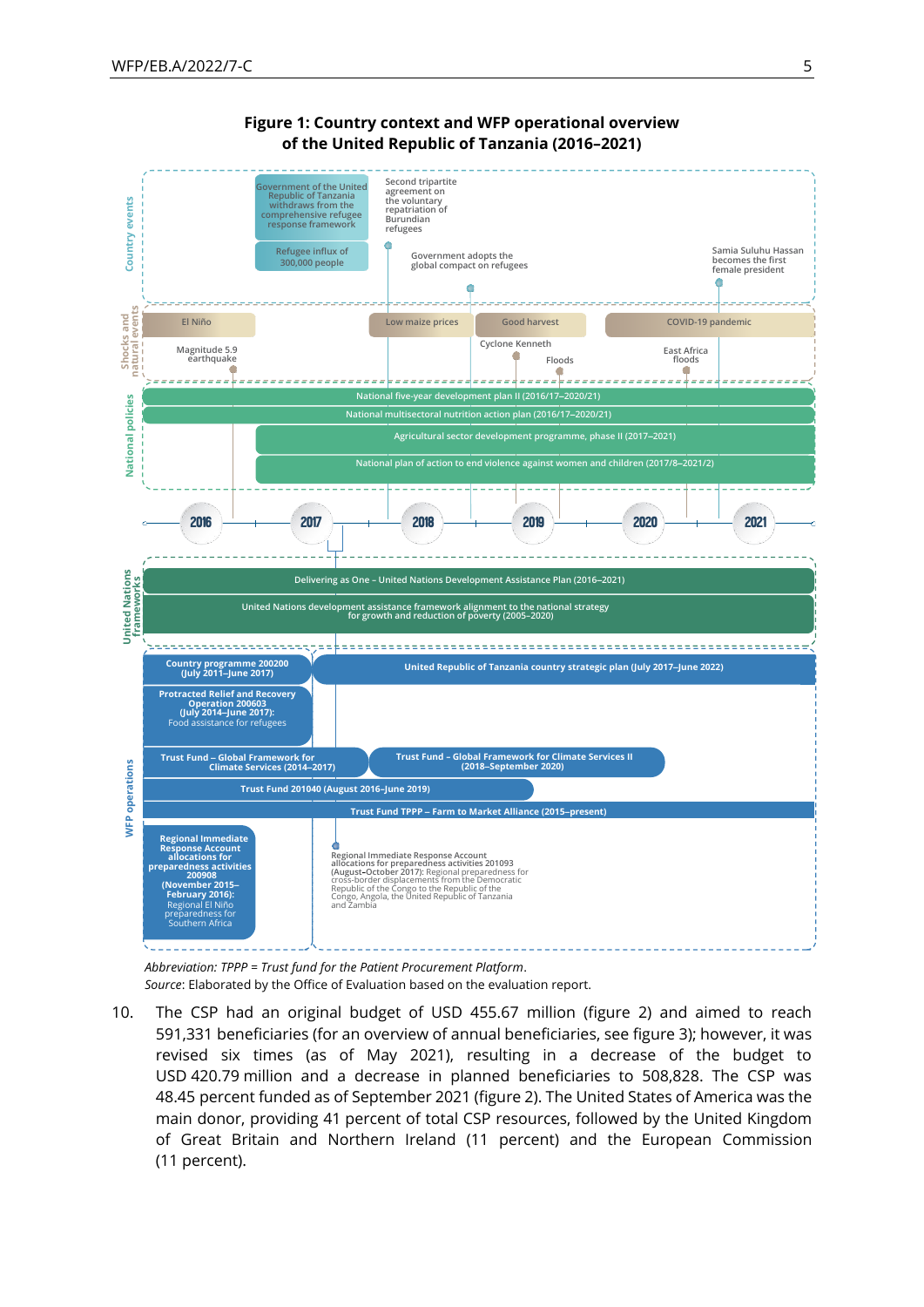## **Figure 2: The United Republic of Tanzania country strategic plan (2017–2021) strategic outcomes, budget, funding and expenditures**



\* The needs-based plan budget percentages by strategic outcome have been calculated at the grand total costs level, including direct support costs (USD 28.97 million) and indirect support costs<br>(USD 25.9 million). These fi

\*\* Allocated resources and expenditures figures are cumulative, covering the period 2017–2 September 2021.

Allocated resources by strategic outcome do not add up to USD 203.2 million as resources were also allocated to non-strategic outcomes (USD 2.3 million), as well as to direct support<br>
costs (USD 15.4 million) and indirect

*Source*: Country portfolio budget, revision 6 and Integrated Road Map analytics annual country report 1.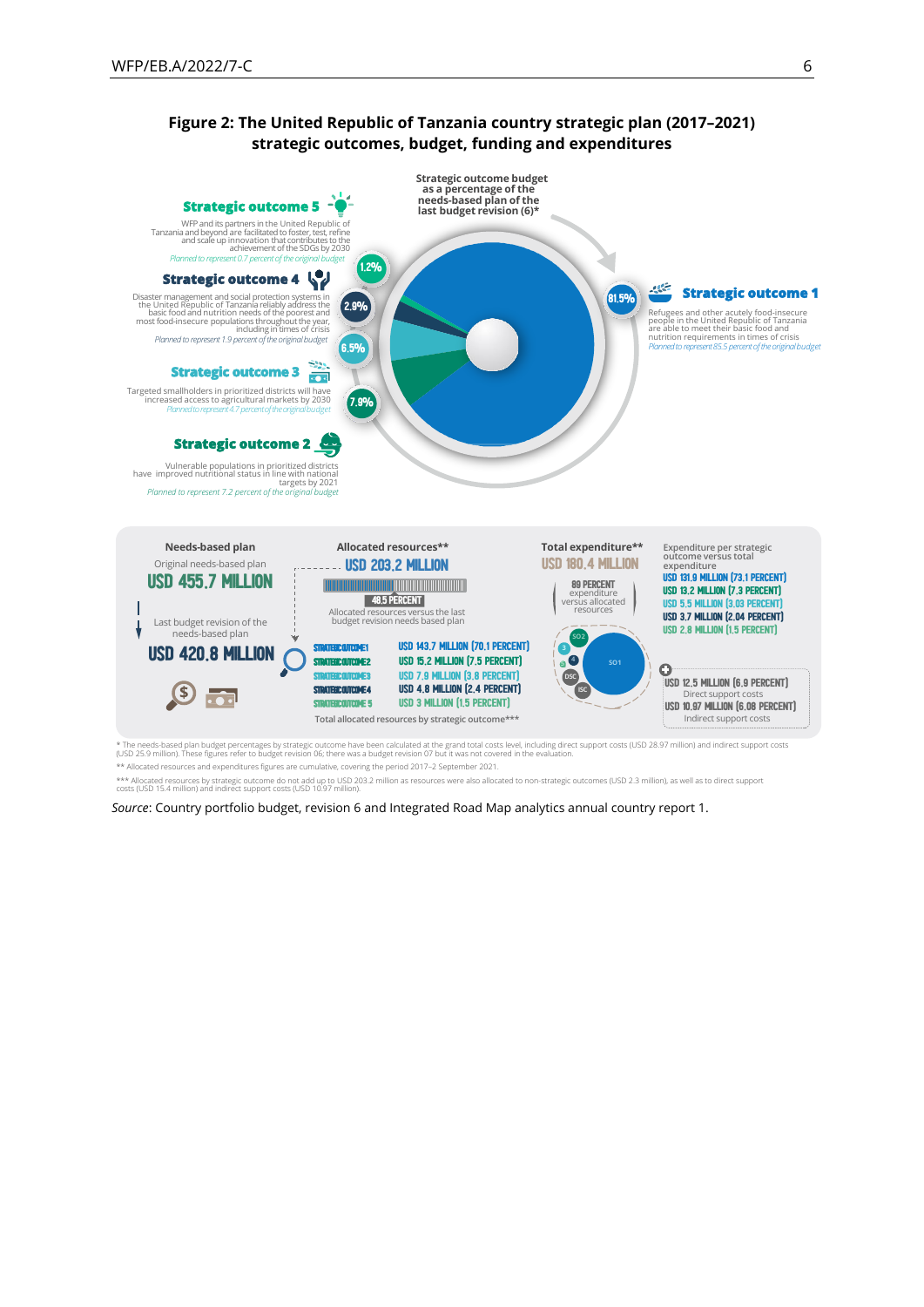

#### **Figure 3: Annual overall actual versus planned beneficiaries by sex (2017‒2020)**

Source: Annual country reports 2017-2021.

## **Evaluation findings**

## **To what extent are WFP's strategic position, role and specific contribution based on country priorities and people's needs as well as WFP's strengths?**

## *Relevance and alignment*

- 11. WFP's work with relevant ministries and institutions at the design stage ensured the CSP's alignment with national policies, strategies and plans. Initially aligned with the national refugee policy, the government's withdrawal from the comprehensive refugee response framework and its subsequent focus on repatriation constrained WFP's food assistance and limited its options for working on livelihood activities.
- 12. The CSP identified gender-sensitive programming opportunities aligned with the national strategy for gender development. Actions to incorporate gender considerations were included across all strategic outcomes. Strategic outcomes 3 and 4 proposed gender-transformative action by, for instance, investing in technologies that empower women and addressing structural inequalities affecting women farmers (strategic outcome 3), given that the majority of smallholder farmers in the United Republic of Tanzania are women.<sup>8</sup>

## *Addressing the needs of the most vulnerable*

- 13. Geographic targeting was broadly appropriate for resilience building, nutrition services and access-to-market activities, which focused on the most food-insecure areas, namely the central and northeast parts of the country.
- 14. The CSP design was informed by a 2015 zero hunger strategic review<sup>9</sup> and other reviews and assessments; however, these analyses did not allow for an appropriate understanding of the underlying causes of food and nutrition insecurity. As a result, WFP interventions at

<sup>8</sup> "[United Republic of Tanzania Country Strategic Plan \(2017](https://executiveboard.wfp.org/document_download/WFP-0000037567)–2021)" (WFP/EB.A/2017/8-A/5).

<sup>9</sup> Prime Minister's Office, United Republic of Tanzania and WFP. 2016. *[World Food Programme](https://www.wfp.org/publications/wfp-strategic-review-2016-framework-food-and-nutrition-security-tanzania) Strategic Review 2016: [Framework for Food and Nutrition Security in Tanzania](https://www.wfp.org/publications/wfp-strategic-review-2016-framework-food-and-nutrition-security-tanzania)*.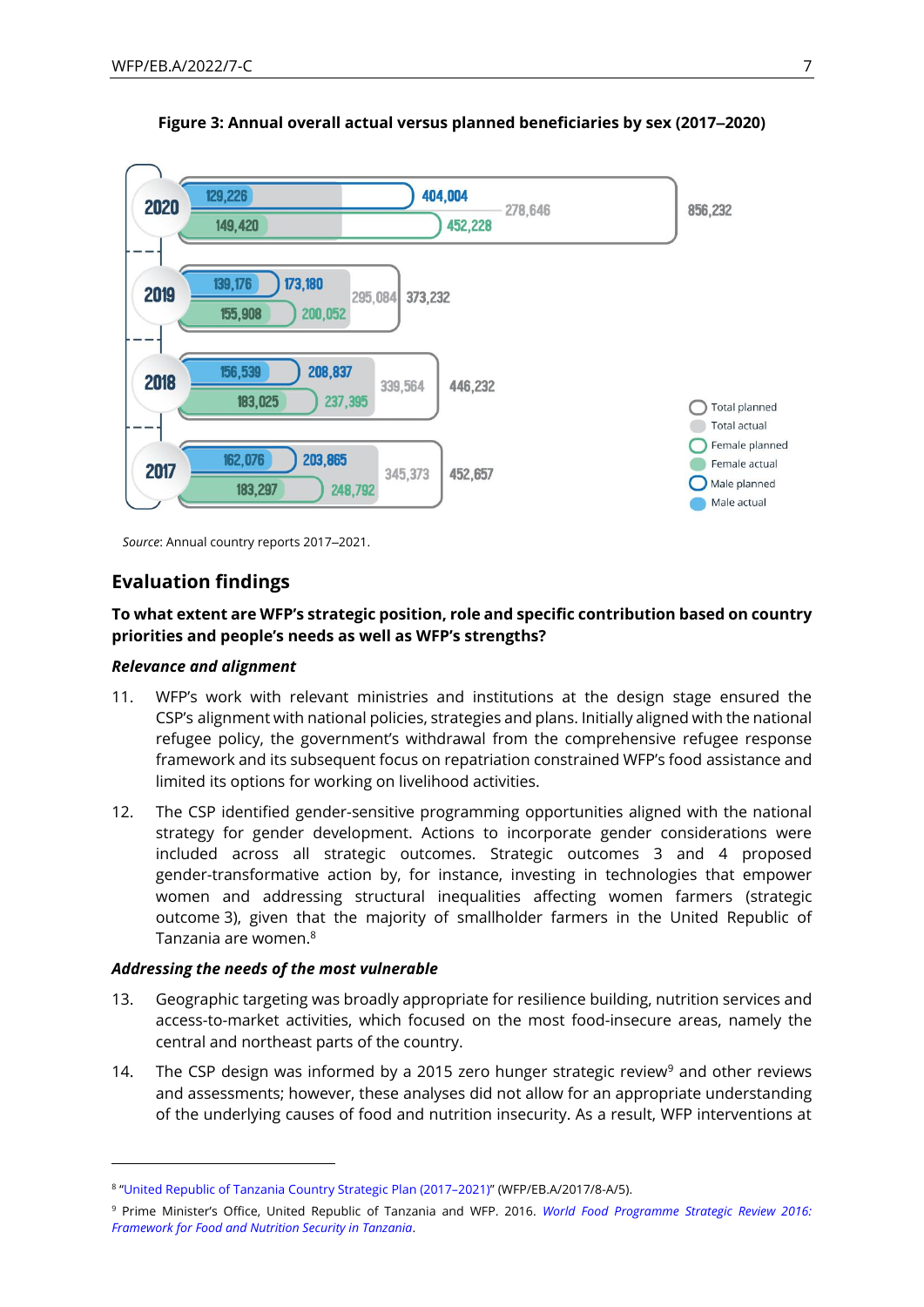the subnational and district levels were not sufficiently tailored to meet the needs of the most vulnerable groups.

15. During the COVID-19 pandemic, adaptive measures were taken to support the most vulnerable groups in camps. For those with special needs, who had difficulty standing in line or might be more susceptible to contracting transmissible diseases at overcrowded distribution points, food distribution methodologies were adapted to ensure social distancing, and the distribution of pre-packaged food baskets eliminated the need for refugees to wait in long lines.

## *Strategic position and responsiveness to a dynamic context*

- 16. During the course of the CSP, WFP grew as a strategic player and an important government partner in nutrition. It co-chairs the nutrition-sensitive technical working group and supported the development of the second national multisectoral nutrition action plan; however, a nutrition strategy early in the CSP could have provided the basis for WFP to position itself alongside other United Nations partners, such as the United Nations Children's Fund and the Food and Agriculture Organization of the United Nations, in a stronger position to clearly communicate its value proposition to government partners and to enhance collaboration.
- 17. In social protection, WFP's role in providing technical assistance to the Tanzania Social Action Fund was considered a good example of strategic positioning with Government and both sides intended to expand that collaboration, subject to the availability of funding.
- 18. WFP responded appropriately to COVID-19, including a new activity targeting people who were food-insecure as a result of the pandemic. At the operational level, WFP adjusted its standard operating procedures to enable activities to continue safely. For instance, distributions shifted from groups to individual households and from a four-week to a six-week cycle.

## *Coherence with other United Nations agencies*

- 19. WFP worked with United Nations partners through the United Nations development assistance plan (UNDAP). WFP chairs the UNDAP resilience thematic results group and led both the United Nations emergency coordination group and the agriculture theme of the Kigoma Joint Programme. WFP's leadership of the emergency coordination group was welcomed, although it was challenging to engage all actors in disaster preparedness planning in advance of emergencies.
- 20. While its engagement in structured strategic planning beyond the UNDAP was initially limited, WFP has increased its strategic collaboration efforts since 2021, namely by signing a memorandum of agreement with the United Nations Children's Fund identifying priority areas of collaboration in nutrition and social protection.

## **What are the extent and quality of WFP's specific contribution to country strategic plan outcomes in the country?**

21. Under strategic outcome 1, activities aimed at ensuring that refugees and other acutely food-insecure people were able to meet their basic food and nutrition requirements by providing cash and/or food transfers. Between June 2018 and May 2020, WFP delivered timely and predominantly full rations to refugees; following significant budget cuts in 2020, however, WFP began to reduce rations, leading to a 68 percent basket in December 2020. Minimum dietary diversity for women did not improve among refugee women and remained below target (figure 4), while targets for the minimum acceptable diet indicator for children age 6–23 months were exceeded overall, even though they fluctuated.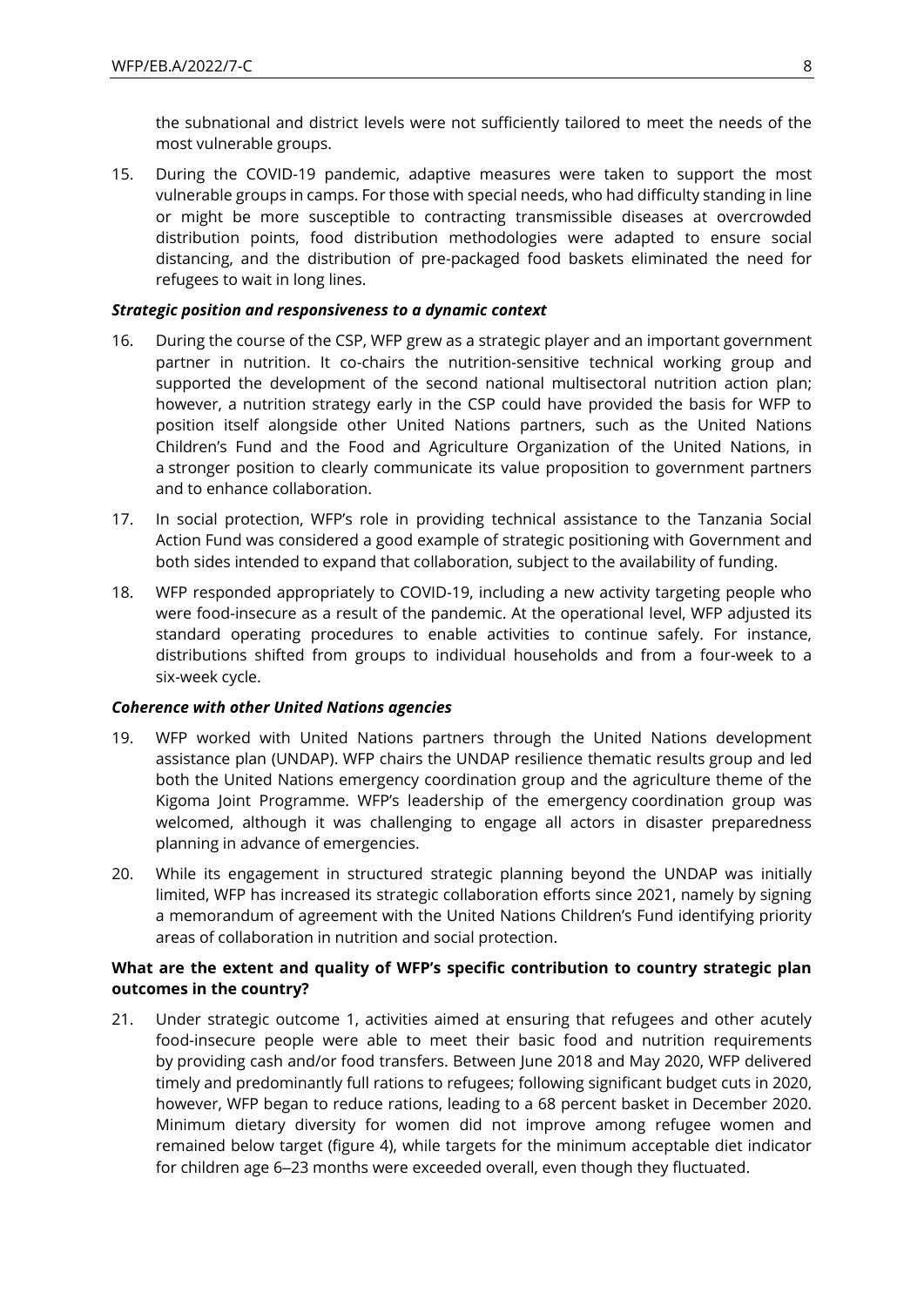

**Figure 4: Progress towards selected nutrition outcome targets for strategic outcome 1 (2016‒2020)**

*Note*: Baseline data for women with minimum dietary diversity collected in 2017. No data were available for minimum acceptable diet in 2017.

*Source*: WFP United Republic of Tanzania annual country reports for 2017–2020.

22. Most of the food consumption indicators were not met, and some even worsened in 2020 following ration cuts; however, it should be noted that around 80 percent of households in the refugee camps consistently reported an acceptable food consumption score, showing that WFP maintained a strong pipeline to the camps and maximized the efficiency and effectiveness of refugee feeding despite funding cuts and the inability to make progress with cash and livelihood activities due to the Government's increased focus on repatriation and imposed limitations.





*Source*: WFP United Republic of Tanzania annual country reports for 2017–2020.

23. Under strategic outcome 2, WFP aimed to improve nutrition status in prioritized districts in line with national targets by 2021. WFP supported a range of nutrition interventions for at-risk populations and provided capacity strengthening to government entities involved in nutrition programming. The evidence shows increases in the diversity of crops grown and livestock reared, and external stakeholders confirmed a change of mindset of targeted communities on using locally available foods through nutrition-sensitive agriculture practices. As indicated in figure 6, certain indicator targets were met or exceeded (e.g., moderate acute malnutrition treatment) while others, such as minimum dietary diversity and minimum acceptable diet, fluctuated over the implementation period.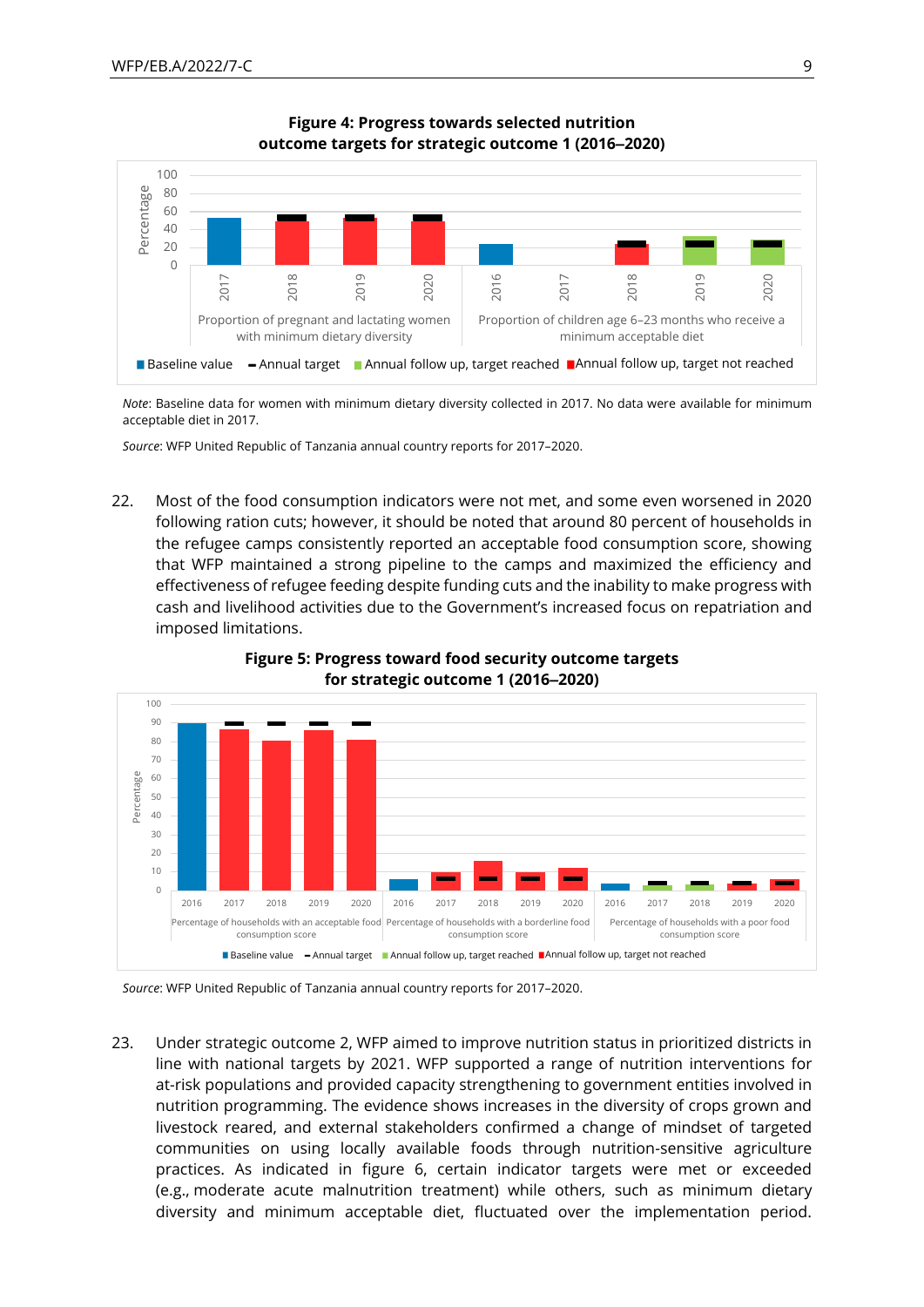The reasons behind the fluctuations were impossible to assess because there was no adequate analysis of drivers or trends of the seasonal fluctuations in the indicators. Targets for the proportion of the eligible population that participated in the programme were not achieved due to a slow programme start, delays in seed distribution and challenges coordinating with the main cooperating partner.





*Note*: Baseline data for women with minimum dietary diversity was collected in 2017. *Source*: WFP United Republic of Tanzania annual country reports for 2017–2020.

- 24. Under strategic outcome 3, WFP aimed to increase smallholder access to well-functioning markets by supporting value chains and promoting climate-smart agriculture and crop diversification. Despite consistent underfunding of this outcome, post-harvest losses decreased considerably and there was improvement in the volume purchased and sold. Through the Kigoma Joint Programme, WFP supported smallholder farmers in refugee-hosting communities and directly implemented activities aimed at improving post-harvest management practices, leading to a post-harvest equipment adoption rate of 74 percent.
- 25. The operations of the Farm to Market Alliance, a global consortium of eight global public and private sector partners, were downsized from 17,000 to 1,300 beneficiaries due to programmatic and funding challenges. Despite those difficulties, WFP built on partnerships with private sector actors to connect farmers in the Kigoma Joint Programme and Climate-smart Agriculture Project<sup>10</sup> with post-harvest loss prevention equipment providers.
- 26. Under strategic outcome 4, WFP aimed to strengthen disaster management and social protection systems to ensure that they addressed the basic food and nutrition needs of the poorest and most food-insecure populations.
- 27. Outcome indicators for this strategic outcome were established but not monitored. Nevertheless, there were indications of positive change. One of WFP's strengths was observed in the support provided to the Government through the Tanzania Social Action Fund partnership. WFP channelled support through, among other things, resilience building activities, including training on planning, implementation, coordination and monitoring of community asset creation.

<sup>10</sup> *[United Republic of Tanzania Annual Country Report 2020](https://docs.wfp.org/api/documents/WFP-0000125457/download/) – Country Strategic Plan 2017–2021*.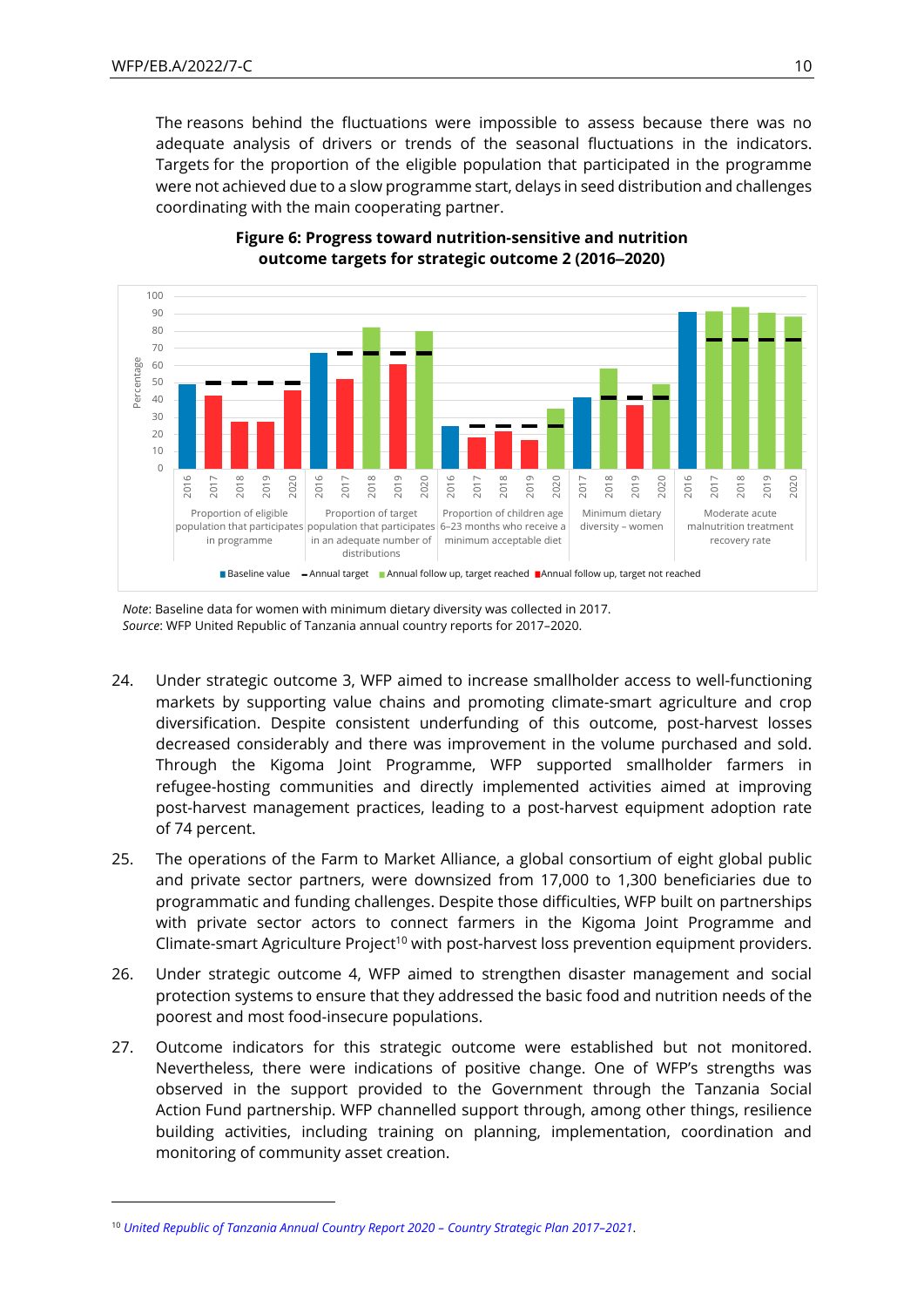- 28. Supply chain strengthening was a focus under outcome 4, and WFP invested in strengthening transport infrastructure through the rehabilitation of railroad cars to augment its regional food distribution capacity. This was considered a key success.
- 29. Under strategic outcome 5 WFP aimed to facilitate, test, refine and scale up innovations that contributed to the achievement of the Sustainable Development Goals (SDGs) by 2030 through a variety of projects, including solar-charged tablets for children in remote villages and the use of artificial intelligence to improve the income and productivity of women smallholder farmers. Activities demonstrated the potential relevance of technology-specific innovations but were not sufficiently integrated with activities in the rest of the portfolio to advance or support existing programme interventions.
- 30. WFP engaged in capacity strengthening by facilitating government processes and working with partners on conducting training, an important example being the work with the Tanzania Food and Nutrition Centre to develop a new multisectoral nutrition action plan; however, the CSP lacked outcome indicators for properly monitoring such work.

## *Gender and protection*

- 31. The CSP incorporated a strong commitment to gender and to providing assistance in ways that promoted equality and empowerment.
- 32. There were positive examples of individual initiatives aimed at, for instance, engaging men in childcare, guiding social and behaviour change communication, training truck drivers on HIV, nutrition, gender and child protection and reducing violence against women. More needs to be done to improve gender analysis and move beyond a focus on male/female participation in terms of quantitative data alone, however; hence, the country office has recently signed on to the WFP Gender Transformation Programme.
- 33. Analysis aimed at better understanding the vulnerabilities and drivers of protection has been undertaken but has not yet led to differentiated approaches to managing ration cuts that might enhance protection of the most vulnerable groups or individuals. Sexual and gender-based violence in and around refugee camps remains a challenge.

## *Accountability to affected populations*

34. Consultation and provision of information were largely effective in the camps. Since the start of the CSP, there were improvements to the complaint and feedback mechanisms following specific recommendations (e.g., making WFP staff available and accessible during distributions so that feedback was brought to their attention immediately and engaging social workers to assist refugees who cannot write or gain access to the help desks). Issues with equitable access to the mechanism and ensuring that feedback was adequately captured remained, however, both in and outside the camps.

## *Sustainability*

- 35. Some CSP results show potential for sustainability. For instance, there are strong indications that capacity strengthening activities in areas such as nutrition-sensitive agriculture at the community level may continue where they are showing good results and people have learned new practices; however, as these activities were implemented in a limited way, their scalability and funding remain a concern.
- 36. Activities focused on social protection and innovation had an experimental focus and sustainability was not central to their design. Even so, the benefit streams of the Tanzania Social Action Fund have a high likelihood of being sustained because the systems supported by WFP were institutionalized.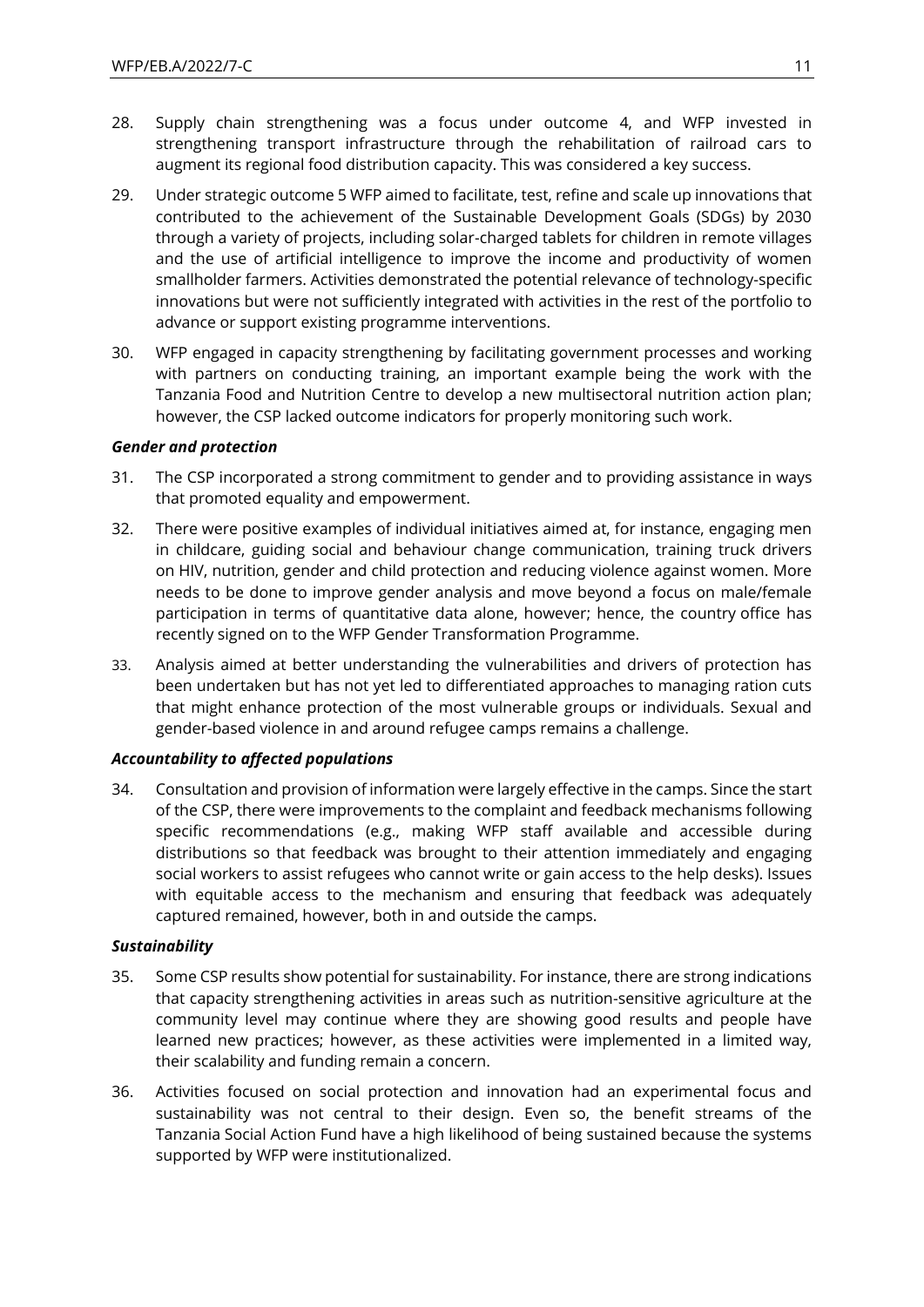#### *Humanitarian–development–peace nexus*

- 37. Examples of positive advances in self-reliance, stability and fragility emerged through the Kigoma Joint Programme, which is seen as a leading practice in peacebuilding and, specifically, in reducing natural resource management tensions between refugees and host communities. Local purchase of food for refugee food assistance for the programme was a particularly good example of how WFP combined elements of the humanitarian-development–peace nexus.
- 38. While humanitarian, development and peace activities were reflected in the design and implementation of the CSP, there is limited evidence that this was intentional, and results have been limited.
- 39. WFP intended to give refugees greater freedom of choice with regard to food and to allow them to be relatively self-reliant; however, those plans were affected by the government's repatriation agenda, resistance to WFP's proposed introduction of cash-based transfers on the grounds that they might discourage repatriation, and the need for tighter controls on business activities in the camps, which limited livelihood activities.

## **To what extent has WFP used its resources efficiently in contributing to country strategic plan outputs and strategic outcomes?**

## *Timeliness*

- 40. Outputs were not consistently achieved on schedule. Pipeline breaks in 2018 and 2019 and funding shortfalls in 2020 led to ration cuts. Despite this, acceptable food consumption scores for 80 percent of the refugees indicate that WFP was able to maximize the efficiency and effectiveness of refugee feeding.
- 41. The nutrition activities experienced delays due to challenges with the cooperating partner and WFP therefore began to work directly with local partners.

#### *Coverage and targeting*

- 42. Nutrition activities were smaller scale in terms of coverage than similar programmes conducted by other United Nations entities and civil society organizations. When compared to the magnitude of the problem, the programme fell short of the CSP coverage target.
- 43. Partners working on refugee activities petitioned WFP to conduct nutrition needs assessments of marginalized groups to properly understand their needs and include them in supplementary feeding programmes. This could have targeting implications, given that post-distribution monitoring (2020) shows that almost 30 percent of households include at least one disabled person.

## *Cost efficiency and effectiveness*

44. The value of food and cash distributions and the amount of food distributed under strategic outcome 1 increased over the period of implementation, which led to an increase in per beneficiary benefits and expenditures (figure  $7$ ).<sup>11</sup>

<sup>&</sup>lt;sup>11</sup> The increase in 2018 expenditures may be explained by the increase in nutrition and social and behaviour change communication training sessions in 2018.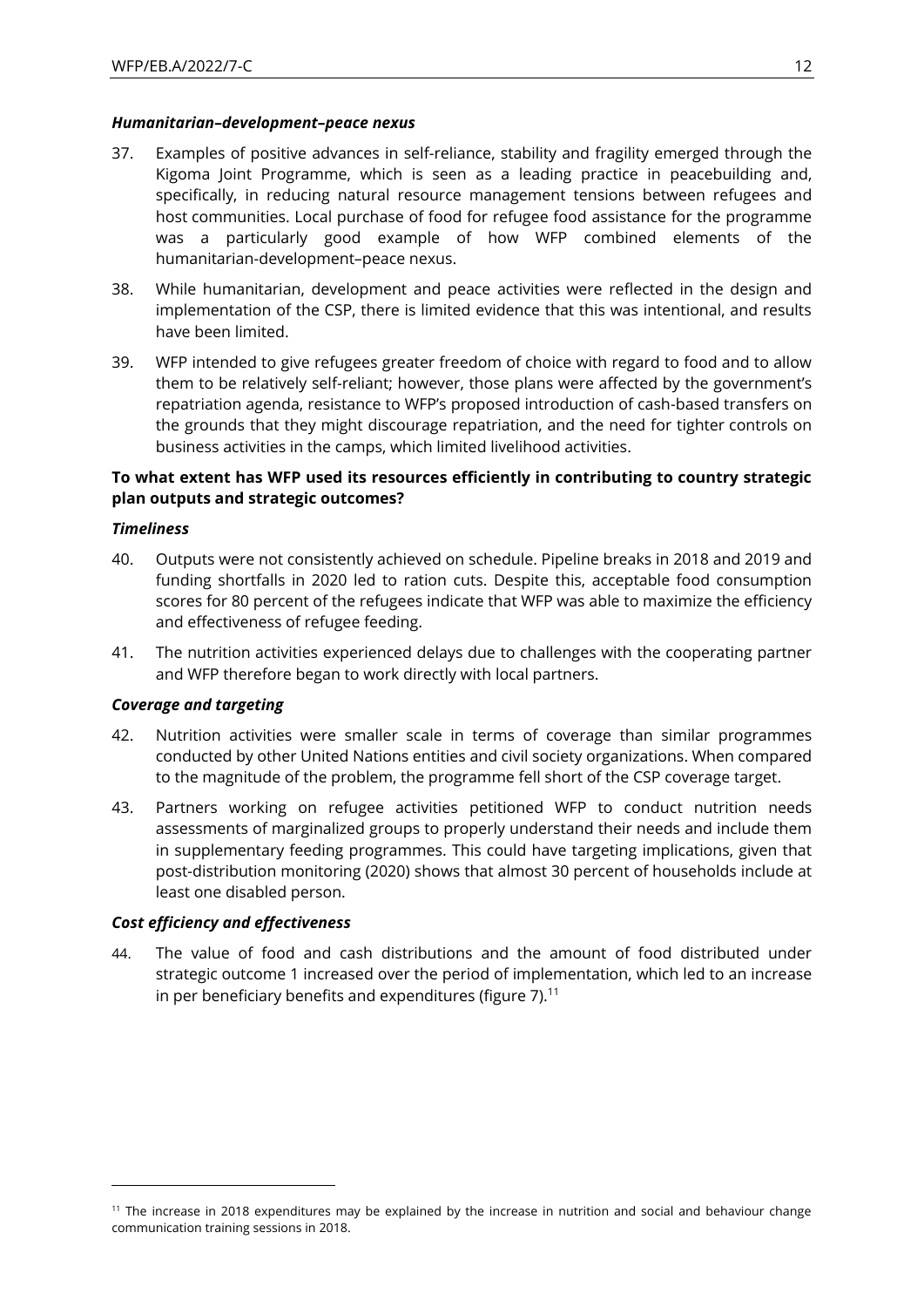



*Note*: Cash was distributed in addition to food only in 2017.

*Sources*: For beneficiary data: country office tool for managing effectively (COMET); for expenditure data: Integrated Road Map Analytics annual country reports 2017–2020; for food/cash distributions data: WFP Information Network and Global System (WINGS) data provided by country office; per-beneficiary values computed by evaluation team.

45. As shown in figure 8, for outcome 2 expenditures and beneficiary numbers for nutrition activities increased in 2018 before achieving enhanced efficiency in 2019 and 2020. These efficiency gains are illustrated by a three-fold increase in the amount of food distributed from 2017 to 2018 with only a two-fold increase in total expenditures over the same period (figure 9). Cost efficiency for nutrition activities started to improve in 2019 largely due to WFP taking on the cooperating partner's role.



**Figure 8: Strategic outcome 2: total expenditures and beneficiaries**

*Sources*: For beneficiary data: COMET; for expenditure data: Integrated Road Map Analytics annual country reports 2017–2020.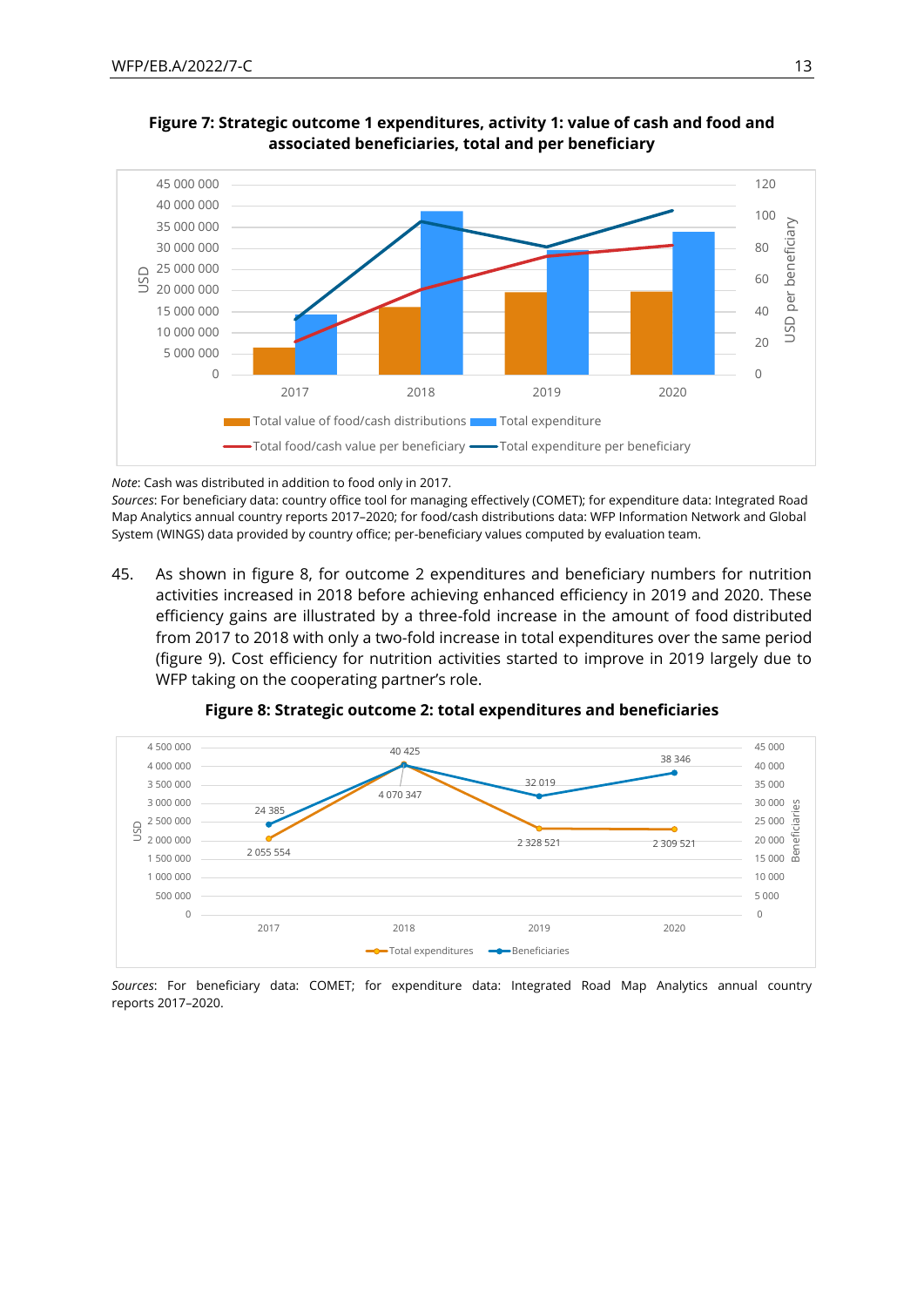

## **Figure 9: Strategic outcome 2: food distribution and expenditure**

*Note*: Left-hand axis for food distribution and total expenditure; right-hand axis for food as a proportion of expenditure. *Sources*: For expenditure data: Integrated Road Map Analytics annual country reports for 2017–2020; for tonnage data: reports: *2021.03.23\_CM-R007\_–\_Annual\_Distribution (CSP)*.

## **What factors explain WFP performance and the extent to which it has made the strategic shift expected under the country strategic plan?**

#### *Resource mobilization*

46. A challenging funding environment limited the ability to fund the CSP to the intended level. Over 70 percent of available funding was earmarked at the activity level, and shortfalls were experienced in all strategic outcomes. Fundraising for food distributions, nutrition and access to markets was difficult due to donor fatigue and competing priorities (including crises in other countries). Until 2019, WFP's engagement with donors did not satisfy some donors who had expressed the desire to think through strategic approaches and creative responses to funding challenges with management. Since then, the country office has strengthened engagement through regular briefings and consultations.

## *Staffing*

- 47. Insufficient technical staffing, high turnover and reliance on short-term consultants affected CSP implementation and the ability of the country office to undertake analyses and generate essential learning.
- 48. While two nutrition positions were filled in 2017, more investment in the number and capacity of technical staff would have allowed for greater progress in the development of a strategic approach. Staff turnover also complicated fundraising efforts and limited coverage, continuity and consistency of approach and vision.

## *CSP design*

49. The expected outputs of the CSP were too ambitious given country office capacity. The CSP called for too many new simultaneous activities and was not realistic about what could be achieved in a single CSP cycle. Furthermore, activities followed separate programmatic approaches, often in different geographic areas, and WFP only minimally developed the opportunity for synergies across strategic outcomes and cross-cutting issues.

## *Partnerships*

50. Partnerships have proven instrumental across the CSP, and WFP is widely considered an approachable partner with proficiency in a wide range of sectors and issues.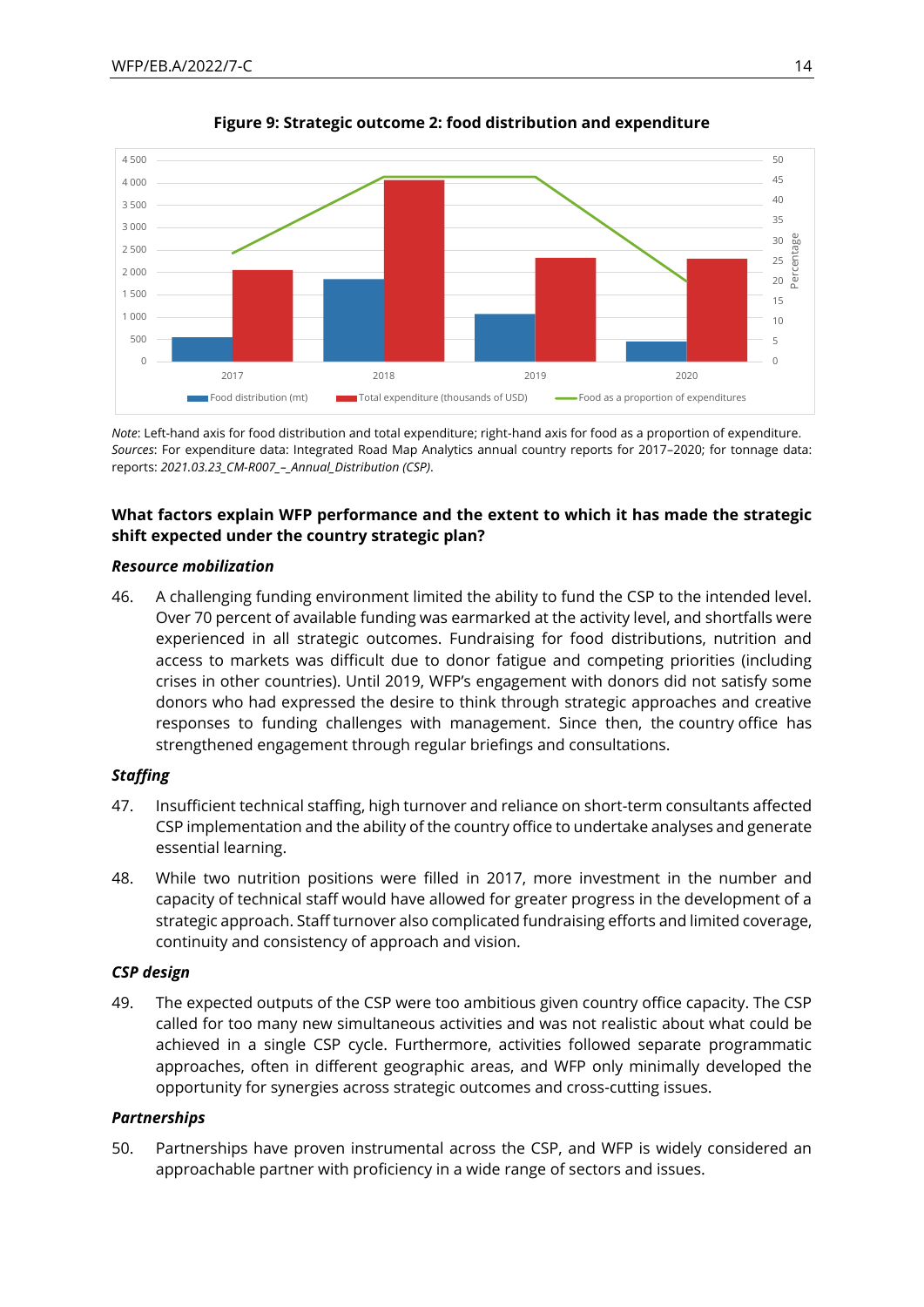- 51. Through its work on supply chains WFP strengthened its relationship with key government entities and provided a meaningful contribution to the development of the economic corridor around the railway. The highly visible nature of this direct support for public infrastructure greatly enhanced the standing of WFP.
- 52. WFP was considered a strong and supportive partner for non-governmental organizations on refugee activities but was slow to put in place changes in programmatic approaches, for example to address the specific nutritional needs of disabled and chronically ill refugees.

## *Monitoring*

- 53. Monitoring was conducted regularly via mobile vulnerability analysis and mapping and post-distribution monitoring; however, rigorous examination of available monitoring data for programme improvements was not consistent across activities. In some instances, data were not actively used in a timely and responsive fashion to investigate potential discrepancies in activity implementation and subsequently adjust approaches as needed.
- 54. Gender differences went unnoticed in the CSP logical framework, from target-setting through to baseline data collection and annual results reporting. Where sex-disaggregated data are available, they frequently reveal large discrepancies (e.g., minimum acceptable diet data in strategic outcomes 1 and 2) but there is no discussion of that in WFP annual reporting and there was limited awareness and no response beyond questioning the integrity of the methodologies.

## **Conclusions**

- 55. The CSP aligned with national objectives outlined in government policies, strategies and plans, as well as the SDGs. Several significant changes in context, national strategies and capacities and population needs took place over the CSP period, particularly in connection with the national refugee policy and the onset of the COVID-19 pandemic. WFP adapted its programming well to respond to these contextual changes. Outside of the UNDAP, strategic alignment with WFP's sister agencies was initially limited, although WFP increased its strategic efforts in that regard in the final year of the CSP.
- 56. Gender considerations were evident across all strategic outcomes. In practice, however, gender-transformative elements were not fully developed.
- 57. Positive results were observed in areas in which WFP has an established position and credibility. WFP contributions were stronger at the activity level than at the systems level, including with regard to refugees, nutrition and agriculture. The effectiveness of support for refugees was hampered by shifting government policies but WFP effectively pivoted to continue providing food and assisting host communities. Despite pipeline breaks in 2018 and 2019, WFP maintained strong supply chains to the camps, maximizing the efficiency and effectiveness of refugee feeding; indeed, supply chain management was consistently strong.
- 58. While WFP has positioned itself as a strategic player in nutrition through technical support, its ability to scale up operational activities was limited by funding constraints. Despite a slow start, the last two years started to see progress on nutrition. Agriculture activities saw progress with operational results and positioning, building on existing experience in livelihoods and agricultural productivity to gain small-scale but high-quality results.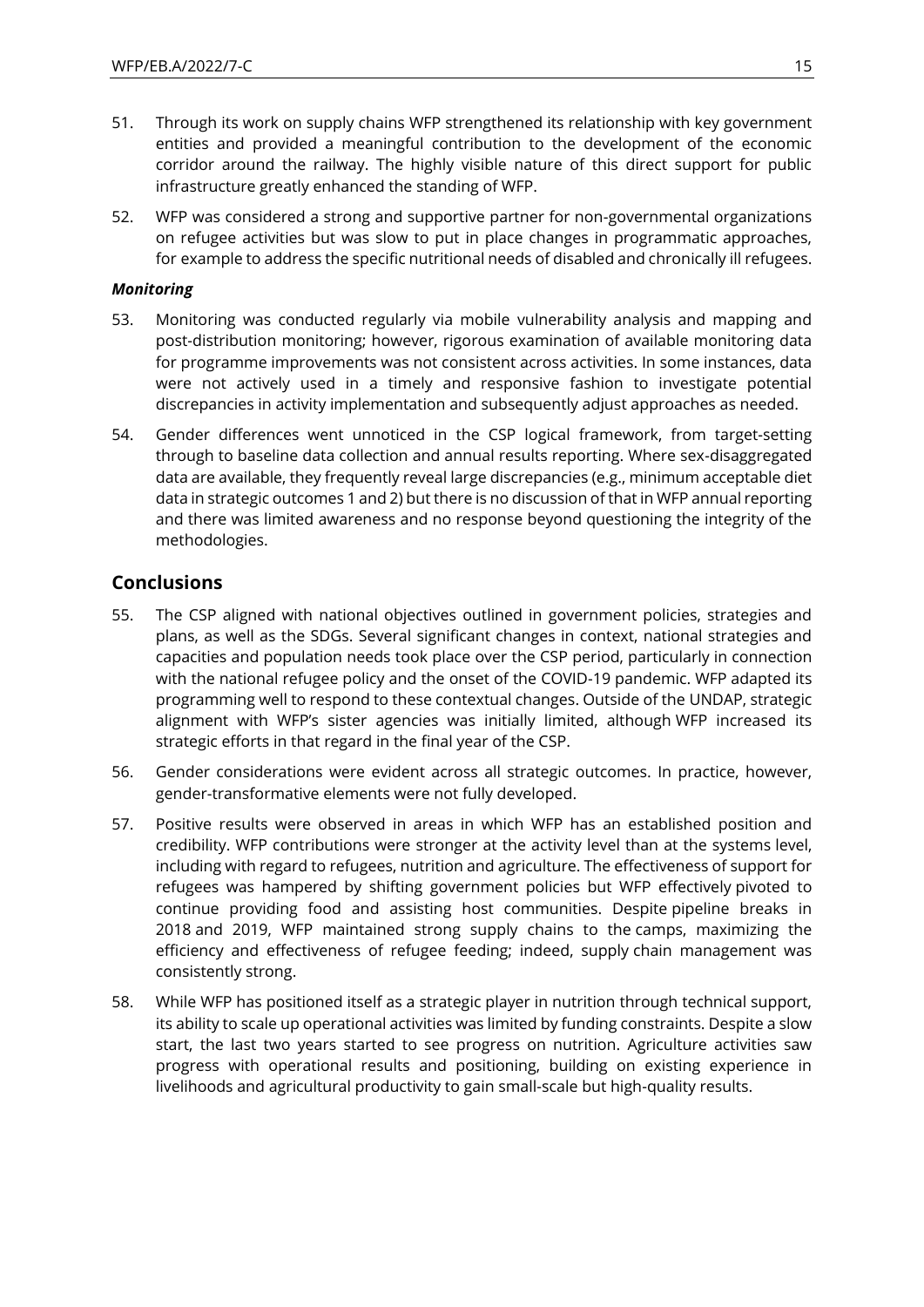- 59. Parts of the CSP were less effective due to a combination of internal and external factors. Disaster risk reduction, social protection and innovation were new initiatives, and were the areas in which WFP struggled most. Disaster risk reduction and social protection activities did not achieve the desired outcomes, and projects supported under the innovation strategic outcome were found to be insufficiently linked to the rest of the CSP. The latter activities were important initiatives to pilot but the next CSP will need to show proof of scalability.
- 60. Opportunities to strengthen performance measurement and analysis were not fully taken. While indicator- and target-setting followed minimum corporate standards, overall the targets set were not sufficiently ambitious to demonstrate true progress. The strategic outcomes for agriculture, disaster risk reduction, social protection and innovation all had limited performance datasets at the output and outcome levels, affecting the ability of the country office to reflect meaningfully on progress. Logic assumptions within and across strategic outcomes were not sufficiently reviewed and adapted until late in the CSP period. Staff turnover and regular loss of institutional memory made that more difficult.
- 61. Changes in government policy were a key external factor that hampered the country office in delivering on its humanitarian mandate to provide food assistance. Despite the difficult policy context and constraints, WFP adapted well. In terms of targeting, the needs of specific vulnerable populations require more attention, including more needs analysis and customization for women and people with disabilities.
- 62. The use of resources was generally efficient given the challenging operational environment. The country office responded appropriately to circumstances beyond its control that affected resource availability and timeliness, such as pipeline breaks and a challenging funding environment. The CSP largely recovered from a slow start for nutrition activities with the correction of initial inefficiencies in management structure. However, those activities could not be scaled up due to funding shortfalls.
- 63. The agricultural productivity and nutrition knowledge transfer components of the CSP have the potential to be sustainable but the critical mass needed to drive change on a population or sector scale is lacking. The disaster risk reduction, social protection and innovation activities were largely experimental and new to the country office, and sustainability was not central to their design.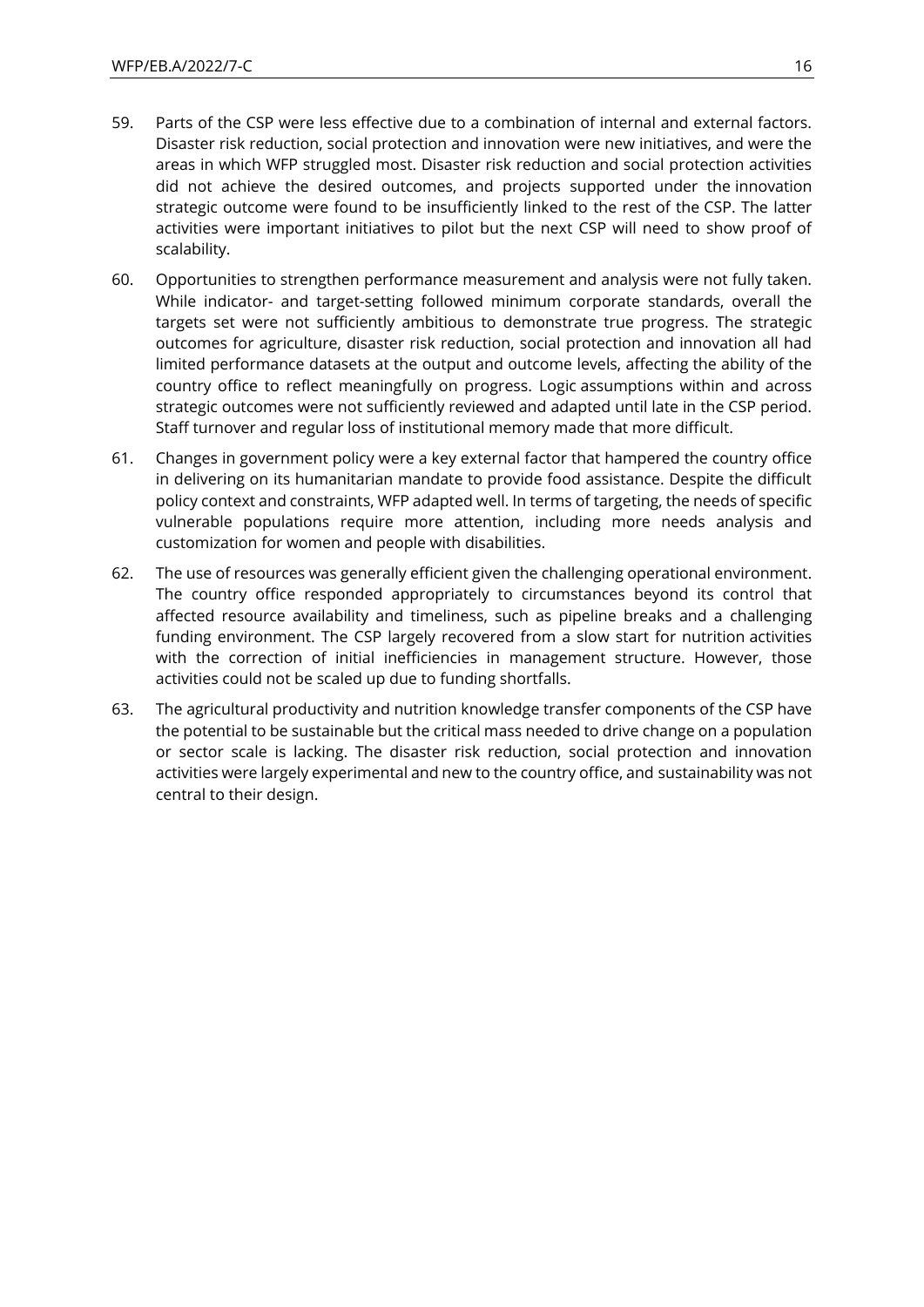## **Recommendations**

| #              | <b>Recommendation</b>                                                                                                                                                                                                                                                                                                                                                                                                                                                                                                                                                                                                                                                                                                                                                                                                                                                                                                                                                                                                                                                                                                                                                          | Level/nature | <b>Responsibility</b>                                 | <b>Other</b><br>contributing<br>entities | <b>Priority:</b><br>high/<br>medium | <b>By when</b> |
|----------------|--------------------------------------------------------------------------------------------------------------------------------------------------------------------------------------------------------------------------------------------------------------------------------------------------------------------------------------------------------------------------------------------------------------------------------------------------------------------------------------------------------------------------------------------------------------------------------------------------------------------------------------------------------------------------------------------------------------------------------------------------------------------------------------------------------------------------------------------------------------------------------------------------------------------------------------------------------------------------------------------------------------------------------------------------------------------------------------------------------------------------------------------------------------------------------|--------------|-------------------------------------------------------|------------------------------------------|-------------------------------------|----------------|
| $\mathbf 1$    | Focus on thematic areas where the country office has demonstrated that it<br>can add value - refugees, nutrition and agriculture - and apply a long-term<br>view.<br>1.1 Ensure that new and experimental activities are linked to existing initiatives to<br>enhance relevance, effectiveness and efficiency and thus their potential for<br>success and stakeholder buy-in.<br>1.2 Ensure appropriate balance in change pathways across a longer timeline than<br>the individual country strategic plan, particularly for translating direct operational<br>roles into government system implementation at scale. This can be done through:<br>• a parallel process of country strategic plan lifetime and annual planning;<br>• a long-term theory of change that should - theoretically and practically<br>(since theories of change typically cover a 10-15-year process) - inform<br>several sequential country strategic plans. The first country strategic plan<br>should be used as an incubator to conceptualize, test and validate new<br>activities and assess their scalability before adopting them as strategic<br>outcomes in a second country strategic plan. | Strategic    | Country office,<br>with regional<br>bureau<br>support |                                          | High                                | June 2022      |
| $\overline{2}$ | Improve the definition of change pathways across the country<br>strategic plan.<br>2.1 Itemize in detail the assumptions underlying the envisaged change pathways<br>- including internal and external risks and opportunities - to ensure that the<br>country strategic plan has sufficient capacity for adaptive management, if<br>necessary. This is especially needed when strategic outcomes focus on new<br>workstreams that explore new areas of work and new organizational functions.<br>2.2 Follow through on conceptual integration of the strategic outcomes through<br>integrated stakeholder and/or geographic targeting.<br>2.3 Reflect priority cross-cutting issues in pathways and target setting by,<br>for instance, including meaningful gender targets that seek to ensure<br>gender-responsive programming or ideally, where possible,<br>gender-transformative outcomes.                                                                                                                                                                                                                                                                               | Strategic    | Country office                                        |                                          | Medium                              | June 2022      |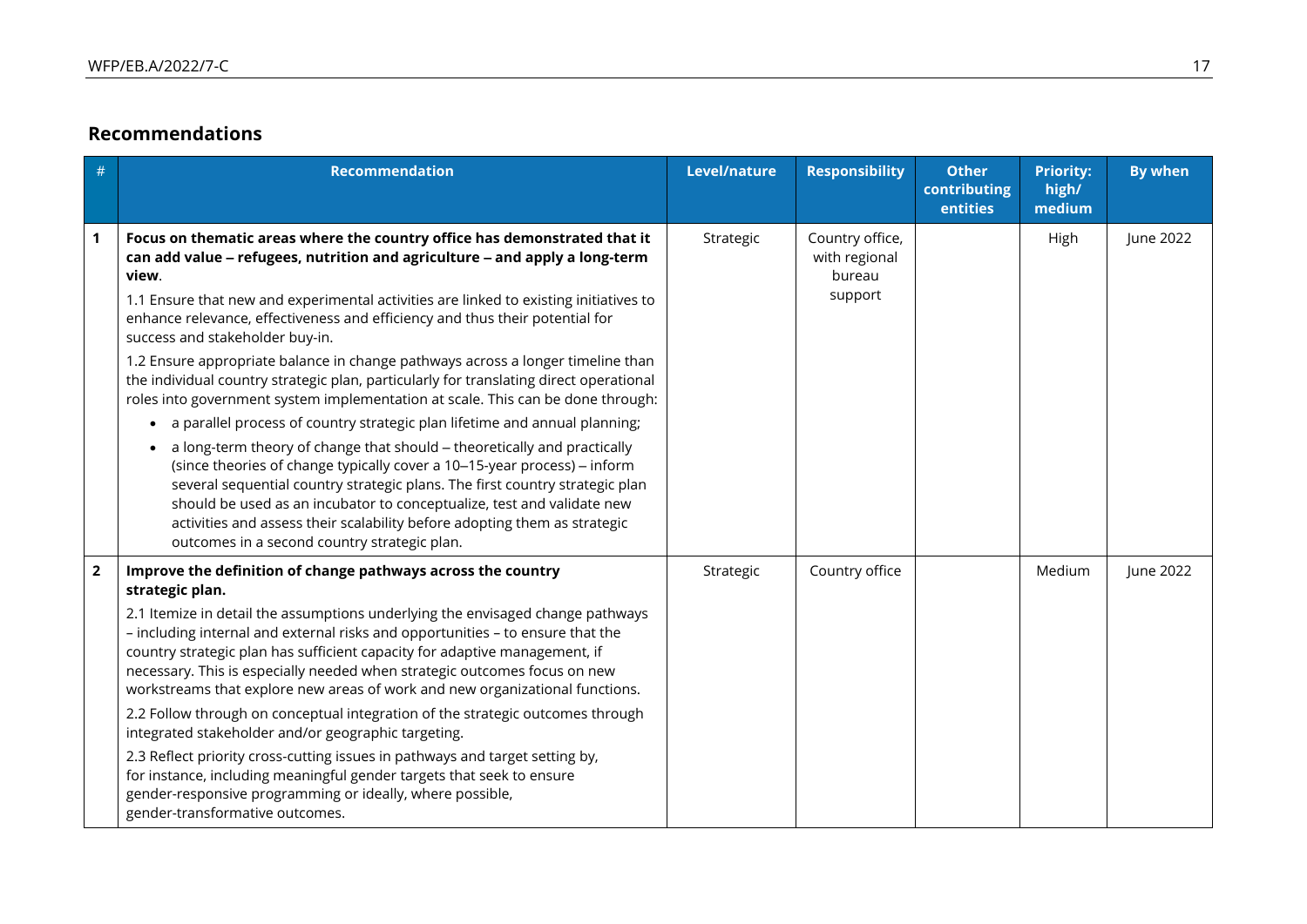| # | <b>Recommendation</b>                                                                                                                                                                                                                                                                                                                                                                                                                                                                                                                                                                                                                                                                                                                | Level/nature | <b>Responsibility</b> | <b>Other</b><br>contributing<br>entities | <b>Priority:</b><br>high/<br>medium | By when   |
|---|--------------------------------------------------------------------------------------------------------------------------------------------------------------------------------------------------------------------------------------------------------------------------------------------------------------------------------------------------------------------------------------------------------------------------------------------------------------------------------------------------------------------------------------------------------------------------------------------------------------------------------------------------------------------------------------------------------------------------------------|--------------|-----------------------|------------------------------------------|-------------------------------------|-----------|
| 3 | Set up an operational framework for analysing performance data regularly<br>in order to make effective adaptive management decisions using a<br>structured approach.<br>3.1 Identify and address data gaps and inconsistencies.<br>3.2 Set up a monitoring system for analysing performance trends and apply                                                                                                                                                                                                                                                                                                                                                                                                                         | Operational  | Country office        |                                          | Low                                 | June 2023 |
|   | learning from the analysis to adapt strategic and operational elements of the<br>country strategic plan.                                                                                                                                                                                                                                                                                                                                                                                                                                                                                                                                                                                                                             |              |                       |                                          |                                     |           |
|   | 3.3 Where information to inform decision making is insufficient, generate a<br>learning agenda for addressing evidence gaps. A learning agenda that is linked to<br>performance measurement and the management decision making system seems<br>a natural fit for the country strategic plan cycle, where lessons from one cycle<br>inform strategic repositioning and revisions to programmatic approaches<br>between cycles. Specific areas for a learning agenda that arose in the first country<br>strategic plan and that could be useful for the second country strategic plan are a<br>gender assessment and investigation of the reasons for annual fluctuations in<br>minimum dietary diversity and food consumption scores. |              |                       |                                          |                                     |           |
| 4 | Assess operating model readiness in order to understand the risks and<br>opportunities that should be reflected in programme design.                                                                                                                                                                                                                                                                                                                                                                                                                                                                                                                                                                                                 | Operational  | Country office        |                                          | High                                | June 2022 |
|   | 4.1 Conduct a capacity gap analysis or operating model review as part of the<br>country strategic plan design process in order to address operational challenges.<br>By addressing issues at the preparedness state such a review would minimize the<br>level and number of risks that need to be managed through the organizational<br>risk register.                                                                                                                                                                                                                                                                                                                                                                               |              |                       |                                          |                                     |           |
|   | 4.2 Conduct a full readiness assessment with regard to operating model<br>elements, including policies, processes, people, culture, partnerships and<br>technology, before finalizing the design of the next country strategic plan.                                                                                                                                                                                                                                                                                                                                                                                                                                                                                                 |              |                       |                                          |                                     |           |